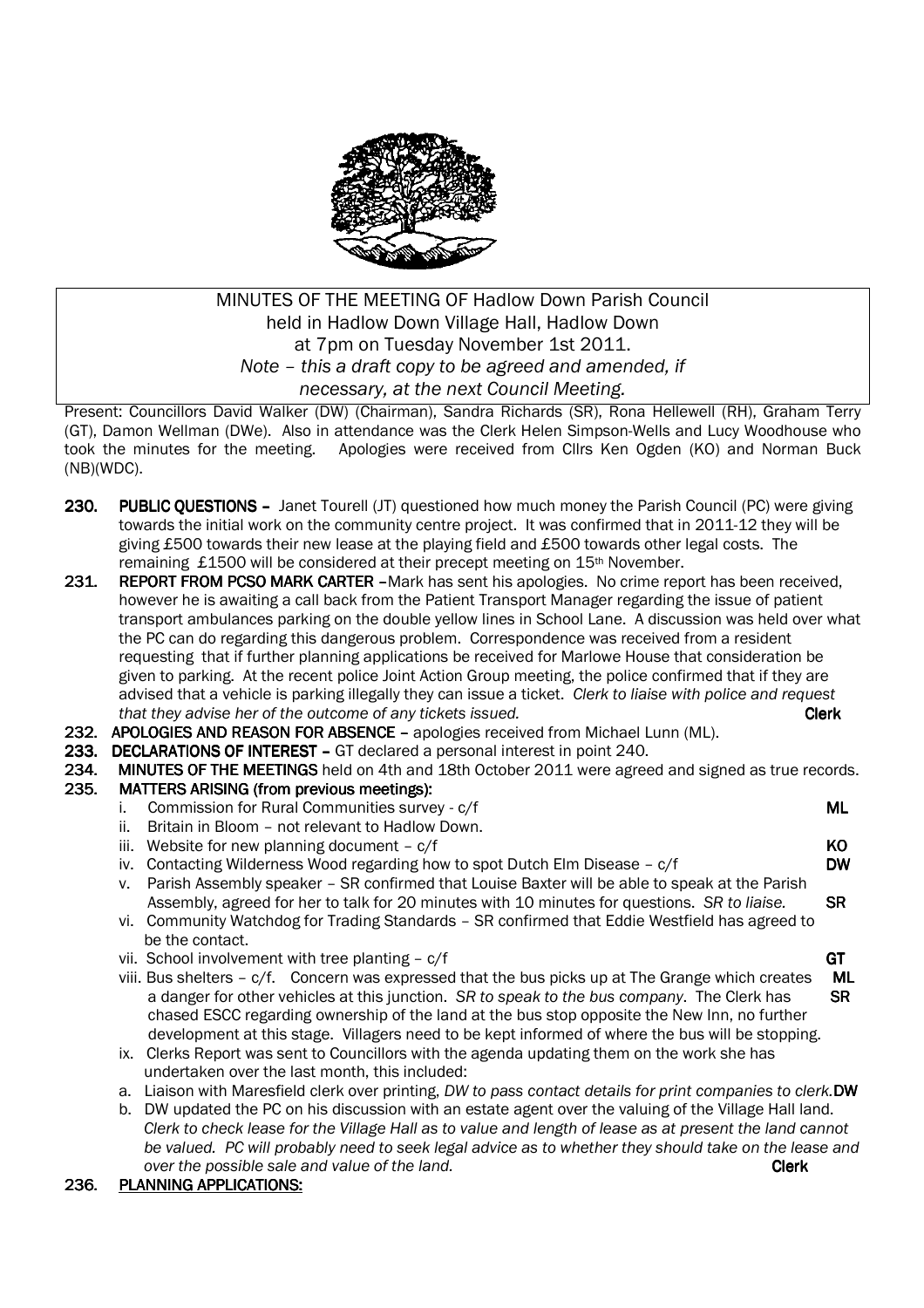WD/2011/2152/LB and 2151/F - COLES HALL, HEATHFIELD ROAD TN20 6JH - Two x eight no photovoltaic solar panels to the east of the garden south facing and south west mounted on 'A' frames – The Parish Council fully support the applications.

WD/2011/2309/F - COMFREY COTTAGE, CRIERS LANE TN20 6LG - Formation of single storey semi glazed porch with pitched roof to east elevation and introduction of velux window to catslide roof above existing hallway - The Parish Council fully support this application.

WD/2011/2204/F – LITTLE ENGLAND FARM, MAIN ROAD TN22 4EP – demolition of an existing two storey six bedroom house and erection of a replacement two storey seven bedroom house - The Parish Council fully support this application as it is the same footprint as the previous agreed application, however they do feel that it is not in keeping with the area and may be over development of the site. They would like a condition to be added that the site be used for personal use only.

WD/2011/2232/F – COLES HALL BARNS, HEATHFIELD ROAD, TN20 6JJ – new access track – The Parish Council fully support this application.

WD/2011/2326/LB and 2325/F - DUDDESLAND FARMHOUSE, CROSS IN HAND, TN21 0UJ - the erection of a single storey outbuilding with lightweight link to the main dweliing – the Parish Council fully support the applications.

### **GRANTED PLANNING PERMISSION:**

WD/2011/1888/F and 1887/F - FIVE CHIMNEYS, CURTAINS HILL, TN22 4DU - Installation of solar pv panels to south facing roof of existing poultry building.

#### PLANNING AND LICENCE MATTERS:

LAND AT VICTORIAN BARN, COLES HALL FARM, HEATHFIELD ROAD, TN20 6JH - Breach of condition notice issued.

WD/2011/1663/LB AND WD/2011/1662/F - COLES HALL, HEATHFIELD ROAD, TN20 6JJ - 15 photovoltaic solar panels to the existing south facing roof of the garage – notice of appeal WILDERNESS WOOD LICENCE APPLICATION - DWe updated the PC on developments with the licence application, he was disappointed at the PC's response to the application and had a meeting with the owners. The application has now been amended regarding the number of attendees and licensing times.

- 237. REPORTS FROM CLLR. TONY REID, ESCC & CLLRS. KEN OGDEN and NORMAN BUCK WDC none received.
- 238. BANK RECONCILIATION:  $-$  dated 26<sup>th</sup> October 2011 was agreed and signed.

### 239. OTHER FINANCE MATTERS –

- i. The PC agreed to the tender for the wooden edging work at the burial ground. *Clerk to instruct contractor.* **Clerk**
- 240. NEW COMMUNITY CENTRE GT has already forwarded various paperwork relating to the Centre to Councillors. The Clerk has received a letter from a resident expressing disappointment over the loss of the oak tree at the playing field, to make way for the Centre. It was confirmed that the tree would need to go but that there would be new trees planted. A discussion was held over both sites, DW advised that he was not in favour of the new site but would go along with the decision of the majority of the PC. As GT, RH and DW were considered to have a prejudicial interest and therefore the PC wasn't quorate to be able to approve the decision made by the committee over the site, this had to be carried forward to the meeting on 15th November.

One Councillor advised that the PC would be responsible for the upkeep of the new hall, the Clerk and some members could not recall this ever having been agreed. It was confirmed by GT that the committee were hoping to raise all the money for the build. The majority of the PC felt that they needed financial projections to ensure that the hall would be covering its costs, although it was felt that this may not be possible immediately after it is built and that the PC may need to help initially and possibly with any emergency work.

*Clerk to investigate the legal requirements of the PC in supporting a Village Hall.* **Clerk** 

- 241. PARISH COUNCIL NEWSLETTER the PC agreed the following topics to appear in the first newsletter: precept; speeding in the village; parish and parochial councils and village hall.
- 242. PARISH COUNCIL NAME due to the amount of items that would need changing it was decided that, at this stage, that the PC's name would remain unchanged.
- 243. COSTS FROM ESCC AND WDC no unforeseen costs are expected from either council.
- 244. ROAD NAME SIGNS *Clerk to contact ESCC regarding the positioning of The Toll, Curtains Hill and Pound Green road name signs.* Clerk
- 245. REPORTS FROM COUNCILLORS (COUNCIL MATTERS AND OUTSIDE BODIES): Cllr. Rona Hellewell – Planning and Emergency Planning – RT advised that she attended the "Going Green" session at Wilderness Wood.